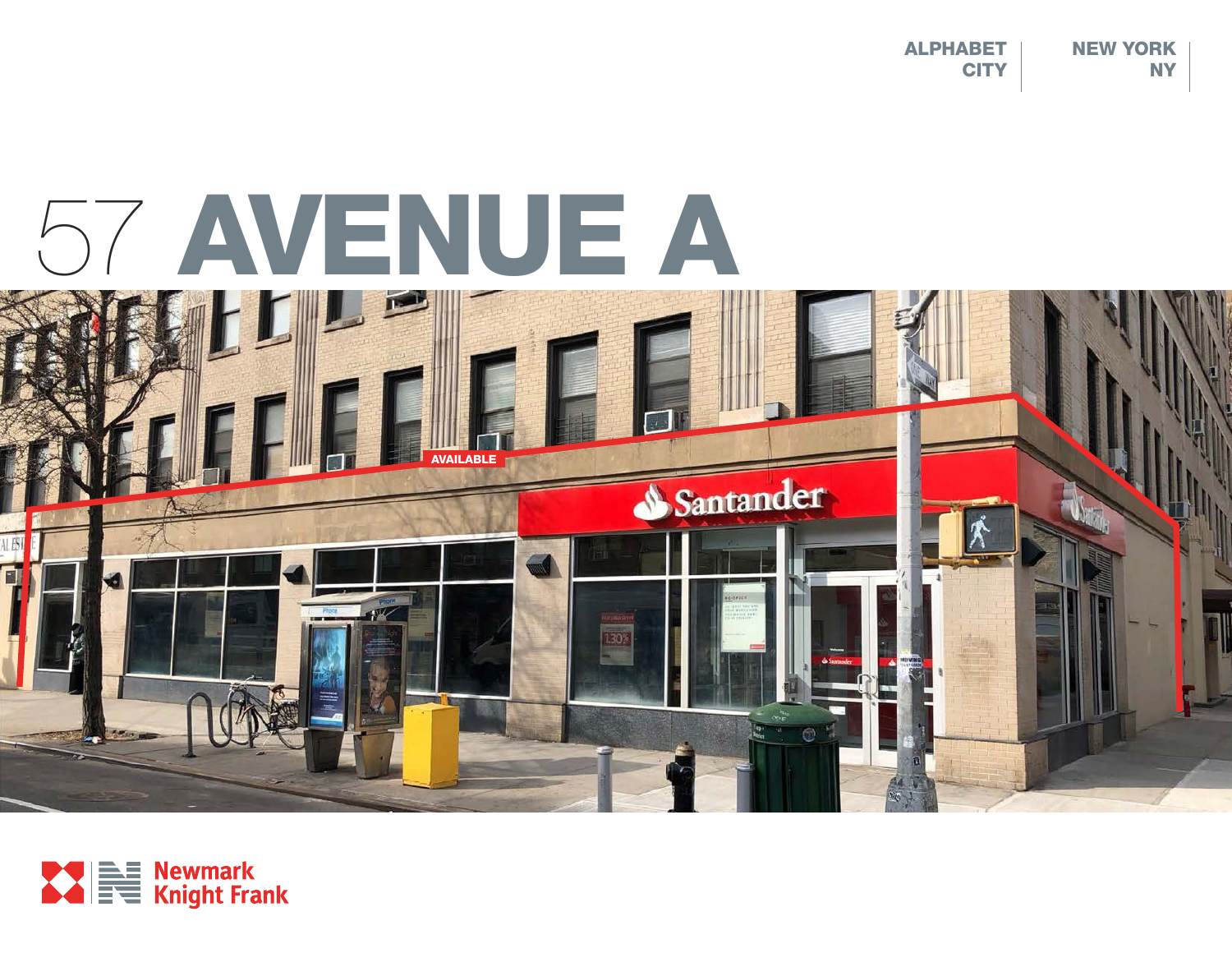## SPACE DETAILS

Southwest corner of East Fourth Street

#### APPROXIMATE SIZE

Ground Floor 3,700 SF

#### CEILING HEIGHT

Ground Floor 13 FT

#### APPROXIMATE FRONTAGE

86 FT of wraparound

#### TERM

10 years

#### **POSSESSION**

Immediate

### SITE STATUS

Formerly Santander Bank

#### **NEIGHBORS**

Equinox Fitness Club, Blink Fitness, New York Sports Club, Duane Reade, Two Boots and Supper

#### **COMMENTS**

Prominent corner location available for the first time in nearly two decades

Dry uses preferred

Ownership to consider reasonable divisions